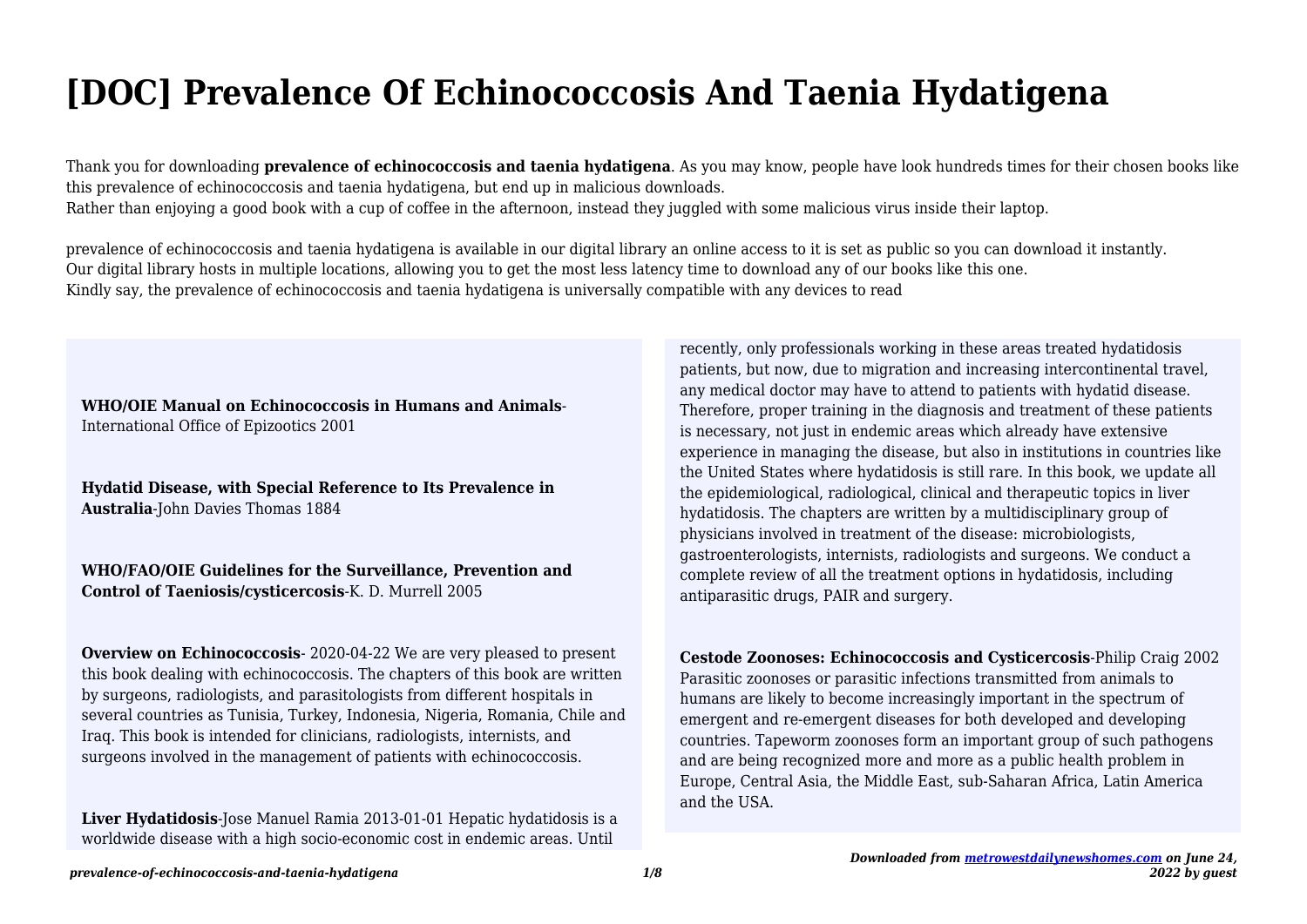**Manual on Meat Inspection for Developing Countries**-Drago Carl Herenda 1994

**Current Topics in Echinococcosis**-Alfonso J. Rodriguez-Morales 2015-09-02 Echinococcosis remains an important cause of morbidity and mortality in certain areas of the world, tropical and non-tropical, particularly in rural settings. This book includes different topics with regard to the epidemiology, biology, clinical manifestations, treatment and prevention of the wide spectrum of diseases caused by the different species of Echinococcus involved in human and animal infection, with an aim to update the most significant research in many of them as well as to offer a multinational perspective on different aspects. The book has been organized into three major sections: (I) Epidemiology; (II) Biological and Clinical Aspects; and (III) Treatment and Prevention. Section I includes topics covering epidemiological studies in Colombia, Chile, Mexico and Tunisia, including molecular biology approaches to the study of parasite species. Section II includes topics covering the biology of some Echinococcus species affecting mainly animals, as also the human clinical manifestations in the central nervous system (CNS), genitourinary tract and other organic typical and atypical locations, as well as radiological manifestations of pulmonary disease. Section III includes topics on the usefulness of immunotherapy for antihelmintic treatment and intervention strategies.

**Foodborne Parasites**-Ynes R. Ortega 2006-11-22 This book examines the two major parasite groups that are transmitted via water or foods: the single-celled protozoa, and the helminths: cestodes (tapeworms), nematodes (round worms), and trematodes (flukes). Each chapter covers the biology, mechanisms of pathogenesis, epidemiology, treatment, and inactivation of these parasites. This important new text offers a better understanding of the biology and control of parasitic infections necessary to reduce or eliminate future outbreaks in the U.S. and elsewhere.

**Canine Parasites and Parasitic Diseases**-Seppo Saari 2018-11-07 Canine

Parasites and Parasitic Diseases offers a concise summary, including the distribution, epidemiology, lifecycle, morphology, clinical manifestations, diagnosis, prophylaxis and therapeutic measures on the most important parasites affecting dogs. The book includes their classification, structure, lifecycles, occurrence, and the diagnosis and treatment of infestations. Chapters are presented in a consistent and logical format with extensive use of tables, photographs and line drawings that help veterinarians and students quickly find answers to questions. The book informs on 100 different species of parasite related to the canine world and is is aimed not only at veterinary practitioners but also in dog enthusiasts, pharmacies and laboratories. Fully illustrated with high-quality figures and illustrations Provides insights on the risk factors and prevention of parasite infections in dogs and gives guidelines for anthelmintic treatment Serves professionals, students, parasitologists and veterinary scientists Present an easy-to-use handbook on the identification of canine parasites and the diseases associated with parasitic infection

**Reshaping Agriculture for Nutrition and Health**-Shenggen Fan 2012 The fundamental purpose of agriculture is not just to produce food and raw materials, but also to grow healthy, well-nourished people. One of the sector's most important tasks then is to provide food of sufficient quantity and quality to feed and nourish the world's population sustainably so that all people can lead healthy, productive lives. Achieving this goal will require closer collaboration across the sectors of agriculture, nutrition, and health, which have long operated in separate spheres with little recognition of how their actions affect each other. It is time for agriculture, nutrition, and health to join forces in pursuit of the common goal of improving human wellbeing. In Reshaping Agriculture for Nutrition and Health, leading experts, practitioners, and policymakers explore the links among agriculture, nutrition, and health and identify ways to strengthen related policies and programs. The chapters in this book were originally commissioned as background papers or policy briefs for the conference "Leveraging Agriculture for Improving Nutrition and Health," facilitated by the International Food Policy Research Institute's 2020 Vision Initiative in New Delhi, India, in February 2011.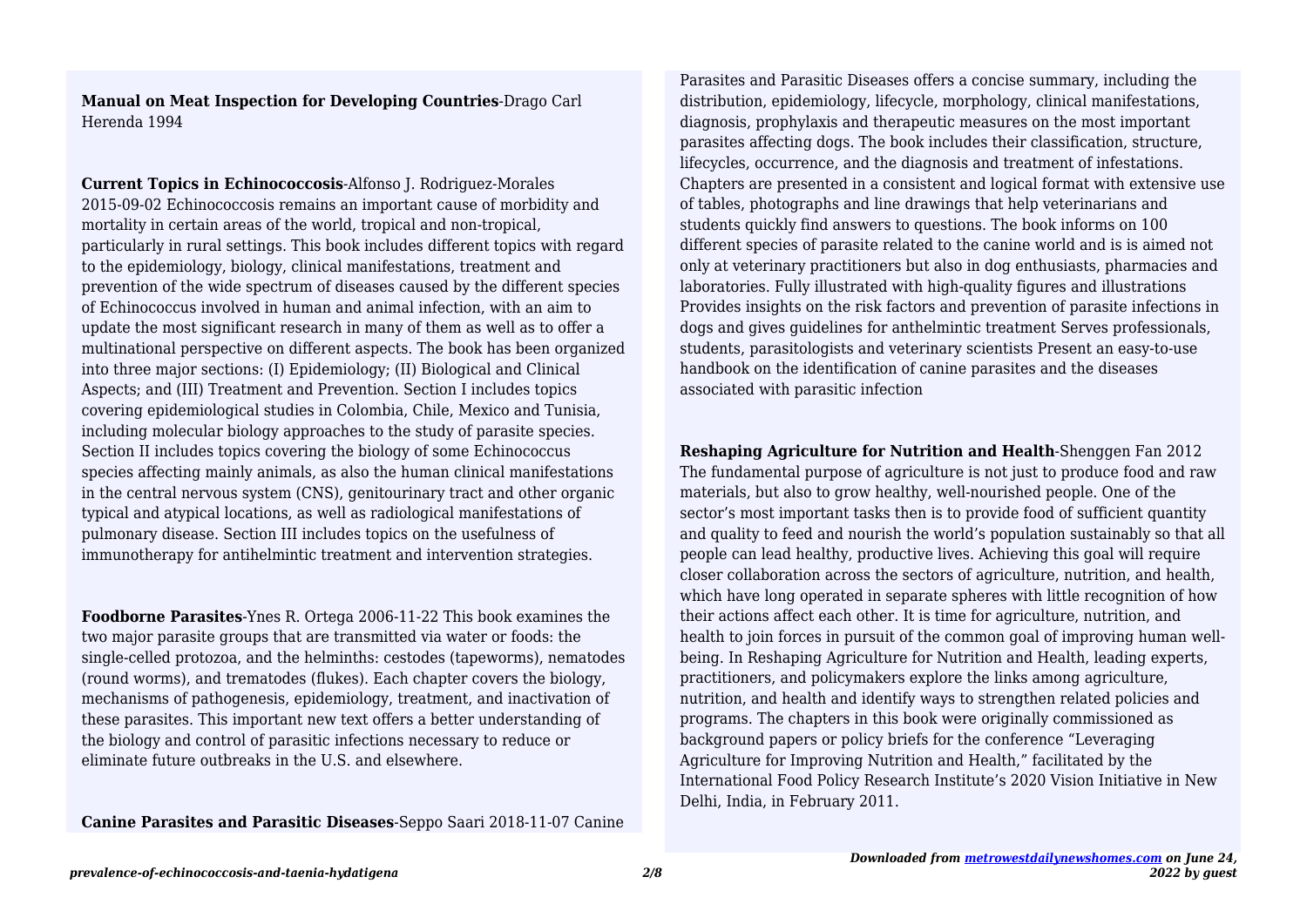**Echinococcosis**-Tonay Inceboz 2017-11-15 Echinococcosis is an important zoonotic helminth disease all over the world, since some forms may be fatal. The most common species leading to echinococcosis are Echinococcus granulosus, Echinococcus multilocularis, Echinococcus vogeli, and Echinococcus oligarthrus. Although it has been known for many years, it keeps its interesting features. In this book, we aimed to update our knowledge on echinococcosis, focusing on current research advances, new horizons for drug therapy, and surgical management including surgical complications. I cordially believe that this book on echinococcosis will also motivate the future scientists to accomplish more studies on this issue.

**Compendium on Cystic Echinococcosis in Africa and in Middle Eastern Countries with Special Reference to Morocco**-Ferron L. Andersen 1997

**Encyclopedic Reference of Parasitology**-Heinz Mehlhorn 2001-05-21 This second edition provides a comprehensive review of the facts and trends in veterinarian and human parasitology. Several internationally renowned specialists have been added to the authors of the first edition, and the whole is now organised in an encyclopedic arrangement of comprehensive keywords, thus speeding up the search for information.

**Echinococcus and Echinococcosis**- 2017-01-25 Echinococcus and Echinococcosis Part A and B present a complete synthesis on what is known about the parasitic cestode echinococcus and the disease it causes, echinococcosis (Hydatid Disease), also demonstrating that in addition to its medical, veterinary, and economic significance, it is an intriguing biological phenomenon. Both parts build on the success of a previous volume, Echinococcus and Hydatid Disease, edited by R.C.A. Thompson and A.J. Lymbery, and published by CAB International, that details the major advances that have taken place since its release. As such, it remains the only comprehensive account that embraces virtually all aspects of echinococcus and the disease it causes. The links between laboratory knowledge and field applications are emphasized throughout the volumes.

Consequently, research workers, teachers, students of parasitology, clinicians, and field workers will find this work an indispensable source of information. Presents the expertise of contributors who are renowned in the field Covers all aspects of cchinococcus and echinococcosis, from basic and applied biology, through diagnosis and control, to clinical aspects

**Canine Genetics, Health and Medicine**- 2021-06-02 The advances being made in veterinary medicine in the modern era are continuously pushing the boundaries of what is presently possible and available. From unraveling canine genetics and gene therapies to understanding the microbiome and the effects parasites have on canine health. Whilst many advances are being made with clinical diagnosis, surgeries, prosthetics, pharmaceuticals, and imaging techniques, preventative medicine is also at the forefront of technology. Our understanding of the medical issues, critical care, pharmaceutics, anatomy, pathology, genetics, and disease are all imperative in making advances in canine medicine. This book covers a diverse range of topics in canine health by highlighting recent and forthcoming canine medicine and health innovations and improvements.

*Downloaded from [metrowestdailynewshomes.com](http://metrowestdailynewshomes.com) on June 24,* **Echinococcus and Hydatid Disease**-R. C. A. Thompson 1995 Hydatid disease (echinococcosis), caused by the tapeworm Echinococcus is a public health and economic problem of global proportions. Treatment of this zoonotic infection usually requires major surgery and the prognosis for some forms of the disease is poor. Control efforts have had little impact globally and new foci of infection and regions of endemicity have recently been recognized. However, in addition to its medical, veterinary and economic significance, Echinococcus is an intriguing biological phenomenon. This book presents a complete synthesis of all aspects of 'Echinococcus' and hydatid disease. It builds on the success of a previous volume (The Biology of Echinococcus and Hydatid Disease, Allen and Unwin, 1986), and details the major advances that have taken place since. In addition, the scope of the book has been broadened to include genetics, evolutionary biology, epidemiology and clinical features. The overriding theme of the book is that a comprehensive understanding of the biology of Echinococcus is essential for the effective treatment and control of hydatid disease. The links between laboratory knowledge and field applications are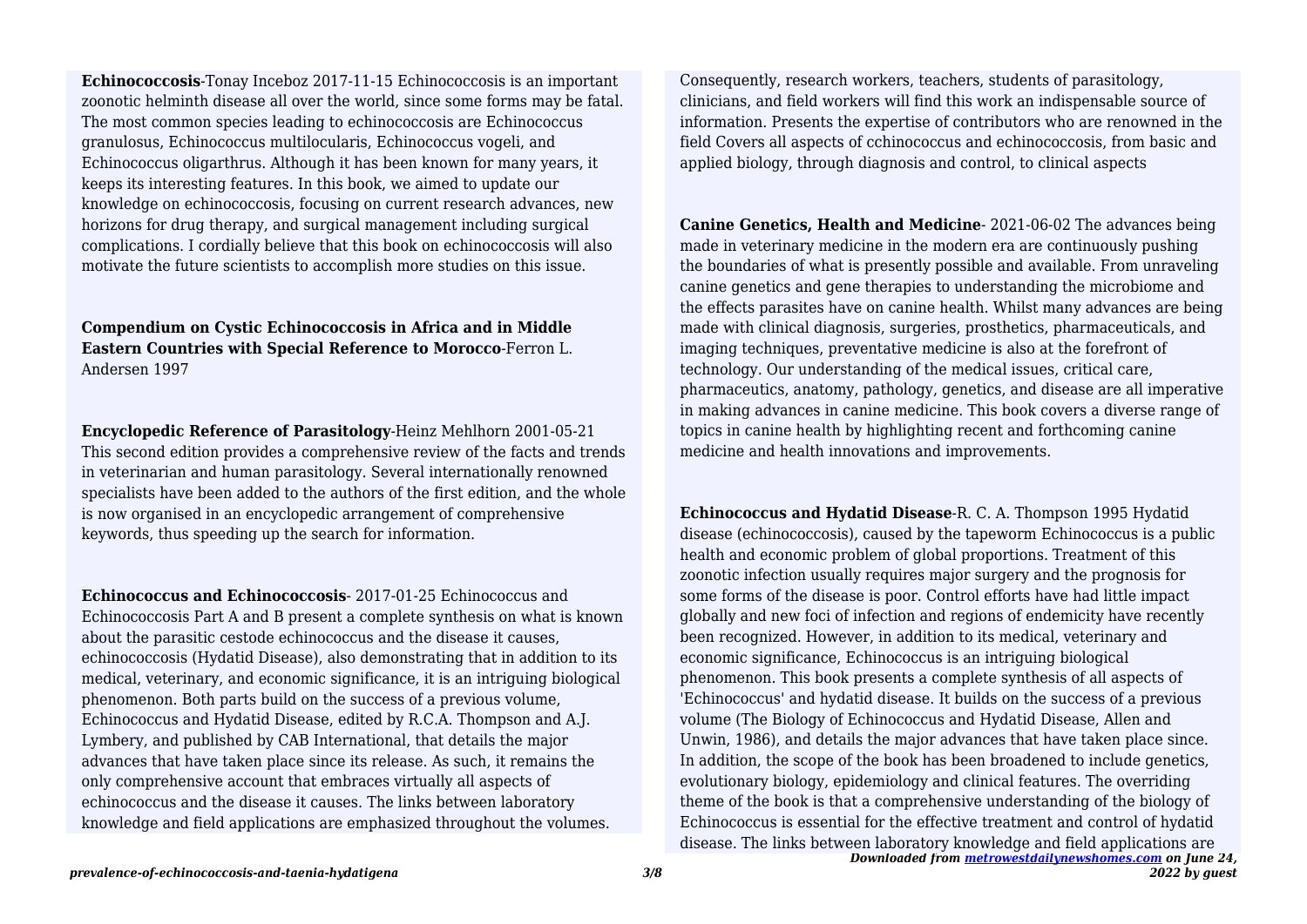emphasized throughout the book. Consequently, research workers, teachers and students of parasitology, clinicians and field workers, will find this work an indispensable source of information, but it will also provide a model for the integration of basic and applied research in parasitology

**Consults in Obstetric Anesthesiology**-Suzanne K. W. Mankowitz 2018-11-15 This text addresses the need for a book specifically aimed at obstetric anesthesia and covers topics such as pulmonary, cardiac renal, hepatic, hematologic, neurologic, endocrine and other diseases. The real anesthetic challenge arises when patients present to Labor and Delivery with unusual or complicated medical problems and, in recent years, a few of the larger institutions have developed an Obstetric Anesthesiology Consultation Service to prepare for the management of these patients. While most pregnant women who present to Labor and Delivery require anesthetic intervention, they typically meet the anesthesiologist for the first time in labor. Since the majority of laboring women are healthy without significant comorbidities, this does not present much of a challenge to the anesthesiologist and the anesthetic management tends to be straightforward with favorable outcomes. However, using this new model, the anesthesiologist has the opportunity to discuss the various treatment modalities and potentially suggest diagnostic testing to be performed prior to delivery, similar to the pre-operative testing that is done in other surgical environments.

**Some Important Parasitic Infections in Bovines Considered from Economic and Social (zoonosis) Points of View**-Jacques Euzéby 1984 Babesiosis. Sarcosporidiosis. Echinococcosis/hydatidosis. Taeniaisis/cysticercosis. Miscellaneous.

**Vaccines for Veterinarians E-Book**-Ian R. Tizard 2019-11-19 Both a theoretical text and a practical handbook, Vaccines for Veterinarians is the first of its kind to bring the basic science of animal vaccination and the practical details of vaccine use together in one single volume. From the first chapter on the history of vaccination and the triumph of rinderpest

eradication to the last chapter on the rapidly emerging field of cancer vaccines, this book offers a truly comprehensive grounding in established and emerging vaccines for both major and minor species. Specific topics include viral vectored vaccines, DNA-plasmid vaccines, RNA vaccines, reverse vaccinology, the complexities of adjuvant use, vaccine failures and adverse events, vaccine production and regulation, robotic vaccination machines, contraceptive and production-enhancing vaccines, and so much more. At a time when resistance to human vaccination is receiving much publicity, this evidence-based book is the ideal counter to ill-informed speculation — serving as a timely reminder that vaccination is essential for the control of infectious diseases in animals. Well-respected and experienced veterinary author, Ian Tizard, provides expert guidance on the topic of vaccinations and immunology in veterinary medicine. Expert Consult site offers an online version of the book, making it easy to search the entire book electronically. The latest information on viral vectored vaccines keeps you up-to-date on the topic as well as the properties and relative advantages of currently used vectors in animal vaccines. Survey of vaccine responses covers the different mechanisms by which the immune system responds to different types of vaccines. Inclusion of the latest vaccine technologies discusses the advantages and disadvantages of DNAplasmid vaccines, RNA vaccines, and more. Coverage of adverse events and hypersensitivities includes the best ways to treat them and report them. Coverage of passive immunization discusses the growing use of therapeutic monoclonal antibodies in veterinary medicine. Coverage of immunotherapy includes recent improvements and new products in both active and passive immunotherapy against animal cancers.

**Sustaining the Drive to Overcome the Global Impact of Neglected**

**Tropical Diseases**-World Health Organization 2013 "Produced under the overall direction and supervision of Dr. Lorenzo Savioli (Director) and Dr. Denis Daumerie (Programme Manager), WHO Department of Control of Neglected Tropical Diseases"--Back of title page.

**Investing to Overcome the Global Impact of Neglected Tropical Diseases**-World Health Organization 2015-08-05 This report repositions a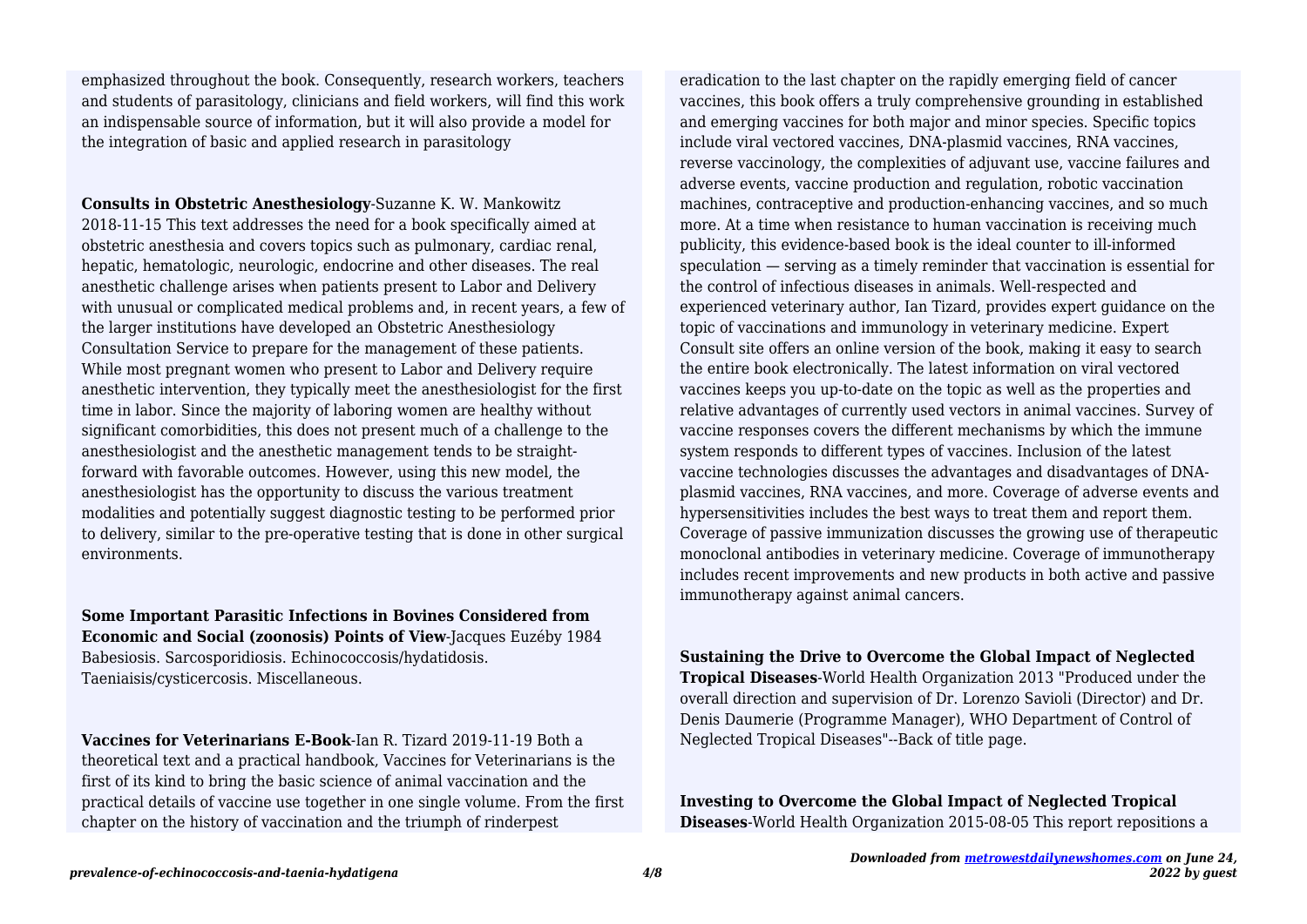group of 17 neglected tropical diseases on the global development agenda at a time of profound transitions in the economies of endemic countries and in thinking about the overarching objectives of development. In doing so it reinvigorates the drive to prevent control eliminate or eradicate diseases that blind maim and disfigure making life miserable for more than a billion people. Undetected and untreated several almost invariably kill. The burden of these diseases is further amplified by the fact that many require chronic and costly care underscoring the economic as well as the health benefits of preventive chemotherapy and early detection and care. The report brings a new dimension to long-term thinking about the future approach to these diseases. For the first time it sets out financing needs options and targets for meeting WHO Roadmap goals by 2020 but also for reaching universal coverage of all people in need by 2030. The report makes one investment case for cost-effectiveness and a second investment case where equity is the focus. It sets targets for ending catastrophic health expenditures and as part of the drive to strengthen health systems for getting services closer to where people live.

# **The Second International Symposium Taeniasis/Cysticercosis and Hydatidosis/Echinococcosis, Proceedings**-Jan Prokopič 1986

**Tumors and Tumor-Like Lesions of the Hepatobiliary Tract**-Arthur

Zimmermann 2016-11-02 This book covers all liver tumors and lesions that clinically and radiologically mimic liver tumors. It provides readers with a comprehensive overview of this complex and rapidly evolving field. All aspects of surgical pathology are addressed, supplemented by detailed presentations of the lesions' cell-biologic and molecular features. In addition, the methods employed for diagnosis and diagnostic algorithms are discussed. It appeals to pathologists and hepatologists and serves as an invaluable aid to diagnosis.The field of liver tumors and tumor-like lesions in adults and children has experienced tremendous advances in recent years. Specifically, the recognition of novel entities, deepened insights into known tumors, and refinement of classifications have necessitated continual updates and reappraisals. In addition, previous understanding of hepatic carcinogenesis and tumor progression has been transformed by the very

rapid evolution of our understanding of cell biology, genomics, signaling pathways, cell interactions, and mechanisms of invasion and spread of hepatic tumor cells. These general pathology issues must be combined with surgical pathology if a comprehensive understanding of liver tumor pathology is to be achieved.

**Who Estimates of the Global Burden of Foodborne Diseases**-World Health Organization 2016-01-30 Up to now, the global burden of illness and deaths caused by foodborne disease has never been quantified. In order to fill this data vacuum, the World Health Organization (WHO) together with its partners launched in 2006 the Initiative to Estimate the Global Burden of Foodborne Diseases. After an initial consultation, WHO in 2007 established a Foodborne Disease Burden Epidemiology Reference Group (FERG) to lead the initiative. Six taskforces were established under FERG, focusing on groups of hazards or aspects of the methodology. These taskforces commissioned systematic reviews and other studies to provide the data from which to calculate the burden estimates. This report is an outcome of a decade of work by WHO key partners and a number of dedicated individuals. Some additional findings--which cannot be integrated into this report--will be published and user-friendly online tools made available separately. This report and related tools should enable governments and other stakeholders to draw public attention to this often under-estimated problem and mobilize political will and resources to combat foodborne diseases.

*Downloaded from [metrowestdailynewshomes.com](http://metrowestdailynewshomes.com) on June 24,* **National Institute of Parasitic Diseases, China**- 2020-06-18 National Institute of Parasitic Diseases, China: 70 Years and Beyond, Volume 110 covers the major achievements gained in the research and control of parasitic diseases in China, e.g. schistosomiasis, malaria, lymphatic filariasis, echinococcosis, visceral leishmaniasis, soil-transmitted helminthiasis, foodborne clonorchiasis, angiostrongyliasis, taeniasis and cysticercosis, etc. The book introduces approaches that can be developed with big data analytic tools, how to use surveillance-response systems at national and regional levels, and tactics to promote the national parasitic resources center to support various research and control activities. Finally, a chapter on the roadmap for parasitic diseases control in China from 2020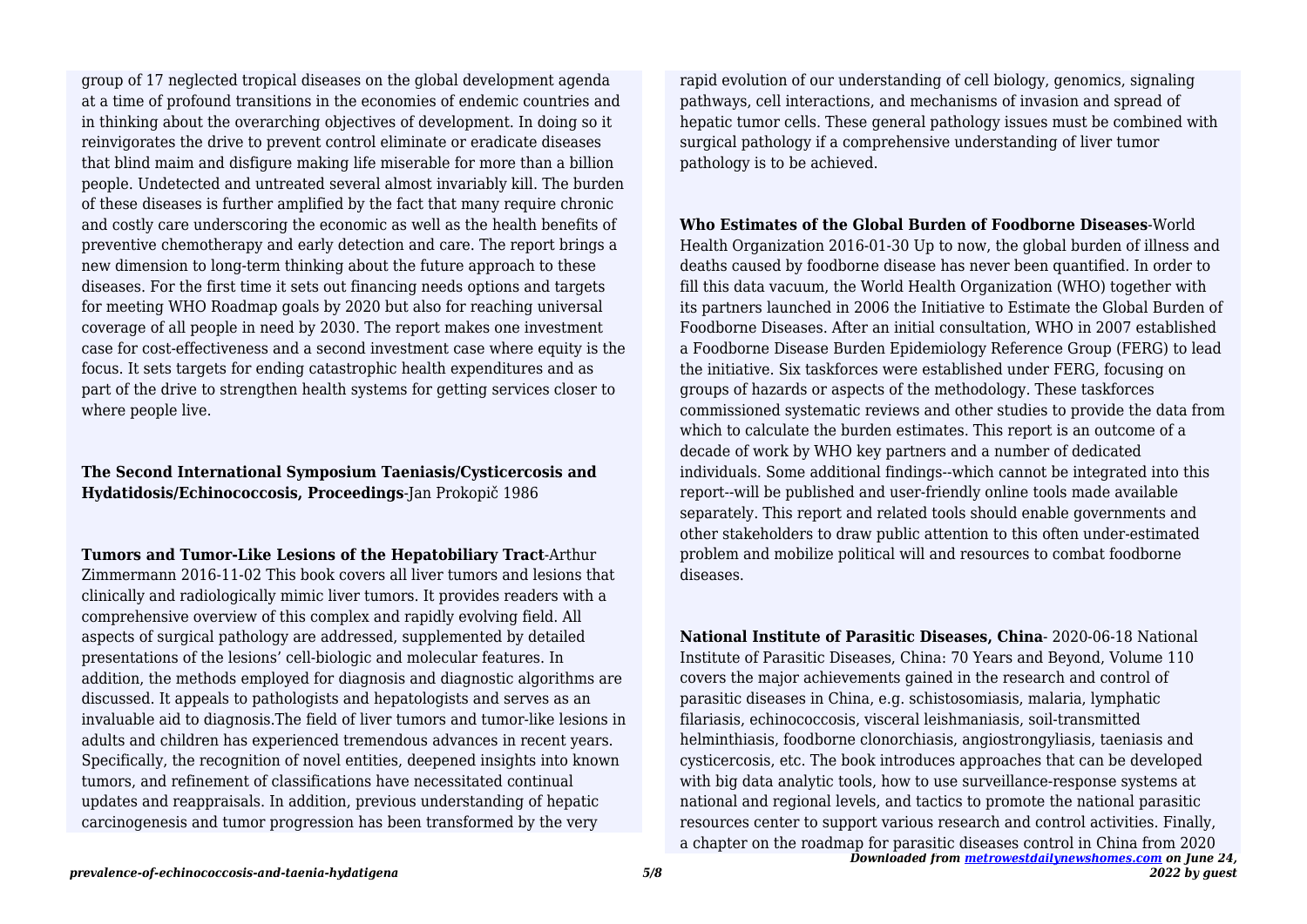to 2030 is presented. Informs and updates on the controlled progress of parasitic diseases in China, with a focus on strategies, combating measures, surveillance-response systems, and multi-sectoral cooperation Introduces advances in research achievements in the development of diagnostics, drugs, insecticides and surveillance tools Features reviews of more traditional parasitic diseases that help to shape current thinking and applications of modern tools in research and control of diseases

**Helminth Zoonoses**-S. Geerts 2012-12-06 In spite of the availability of modern broad-spectrum anthelmintic drugs, the prevention and control of helminth zoonoses remain a challenge to human and veterinary parasitologists and to physicians and veterina rians working on the field. Although the life cycles of most helminths of zoonotic importance are well known, there are still major gaps in our knowledge especially in the fields of epidemiology, diagnosis and treat ment The International Colloquium on Helminth Zoonoses held at the Institute of Tropical Medicine, Antwerp, 11-12 December 1986, laid emphasis on more recent advances made in the control and epidemiology of these zoonotic diseases. The disease complexes echinococcosis/hydatidosis, taeniasis/cysticercosis and the larva migranssyndrome were dealth with in considerable detail. In the first chapter the phenomenon of strain variation in Echinococcus spp. is examined in the light of newer findings. The progress made in recent years towards a more specific diagnosis and drug targeting in hydatidosis is reported. In the second chapter recent advances in immunisation and treatment of cysticercosis are dealt with. The possibili ty of the existence of strain differences in Taenia saginata is also dis cussed. The third chapter is devoted to trematode zoonoses with particular reference to the situation in South-east Asia, Senegal (schistosomiasis) and Liberia (paragonimiasis). In the last chapter the larva migrans syndrome is treated in detail with special attention to its etiology and and diagnosis. Reports on lesser known nematode zoonoses like mammomono gamosis and oesophagostomiasis are included.

**Chagas Disease**-Jaime Marcelo Altcheh 2019-09-09 Chagas disease is a potentially life threatening condition that was historically mainly endemic to Latin America. Over the last decade, however, the disease has spread to and is increasingly prevalent in other continents such as North America and Europe, with an estimated 7 million people infected worldwide. It is primarily transmitted by insect vectors that carry the parasite Trypanosoma cruzi, the disease agent. In areas where there is vector control and in nonendemic countries, it is mainly transmitted via congenital infection. Cardiac and gastrointestinal complications are common in untreated individuals. This book offers a comprehensive overview of Chagas disease, including its vectorial and congenital transmission, and molecular diagnosis, which is essential for screening, and developing and providing timely, effective antitrypanosomal treatment. Written by experts working with infected patients on a daily basis, it discusses the pathogenesis of congenital, cardiac, gastrointestinal and oral Chagas disease, as well as its treatment and the pharmacological aspects of drug development in this area. Chapter "Chagas Disease Treatment Efficacy Biomarkers: Myths and Realities" is available open access under a via link.springer.com.

**Index-catalogue of Medical and Veterinary Zoology**- 1975 Supplements 1-14 have Authors sections only; supplements 15-24 include an additional section: Parasite-subject catalogue.

**Human Helminthiasis**-Luis Rodrigo 2017-02-15 Human helminthiasis, known as worm infections, is any macroparasitic disease affecting humans, in which a part of the body is invaded by a lot of worms, known as helminths. They are broadly classified into flukes, tapeworms, and roundworms. Soil-transmitted helminthiasis and schistosomiasis are the most important, being included into the neglected tropical diseases. Helminthiasis has been found to result in poor birth outcome, less cognitive development, lower school and work performance, lower socioeconomic development, and poverty. Soil-transmitted helminthiases are responsible for parasitic infections in as much as a quarter of the human population worldwide. This group of infective diseases has been targeted under the joint action of the world's leading pharmaceutical companies and local governments, trying to achieve their eradication.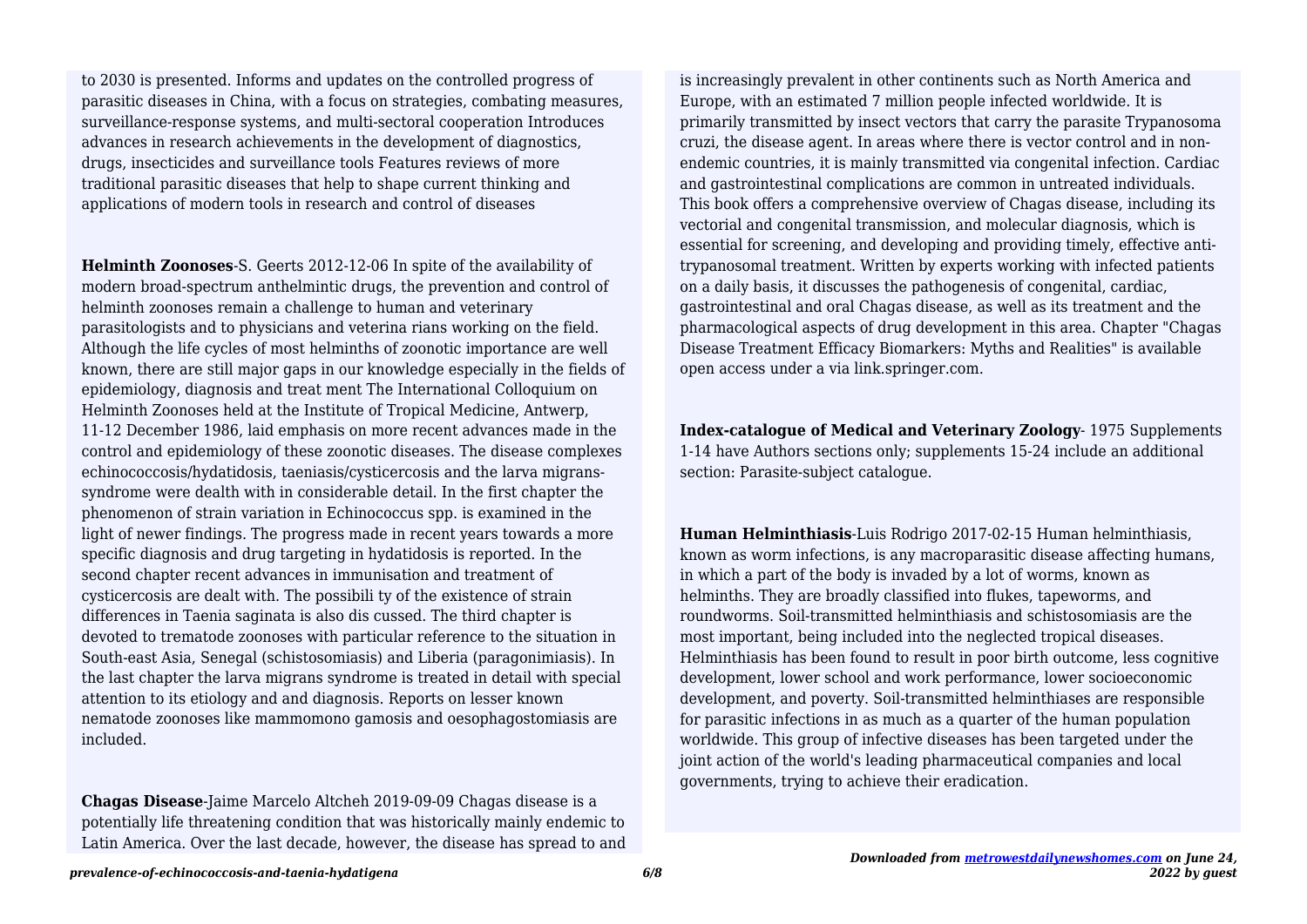**Dog Parasites Endangering Human Health**-Christina Strube 2020-10-19 This book presents the latest information on canine parasites with zoonotic potential, to help avoid human infections. Compiled by international specialists, it covers protozoa, ectoparasites and helminth species of clinical importance in dogs, as well as the state of the art in diagnosis, preventive measures and potentially necessary treatment schemes. Dogs are commonly kept in families around the world and can predispose their human companions to disease. Updating and deepening insights from other specialist literature, the book is intended for practitioners and scientists alike. It also offers practical guidance for veterinary and human physicians and highlights unexplored research areas, making it a valuable resource for students and educated non-experts with an interest in parasitology, infectiology and zoonotic pet diseases.

**Medical Parasitology**-Gerhard Piekarski 2012-12-06 Medical Parasitology is primarily intended to be an illustrated textbook which provides a review ofthe most important species ofparasite which occur in man; their areas ofdistribution, morphology and development, the typical disease symptoms resulting from infection, epidemiology and also methods of detection and indications for therapy. The main emphasis is on the protozoan and helmin thic diseases; medical entomology has only been covered in connection with the epidemiology of the diseases described here. Parasites sometimes occur exclusively in man (anthropoparasites) and sometimes also in animals (anthropozoonotic parasites). The monoxenous species complete theirdevelopmentinmanorinoneanimalalone (Scheme I). Heteroxenousspecies, which include most of the medically important parasites, develop partly in man and partly in animals in the course of their life cycle. They may even be forced to infect different species so that they can continue their development. This may sometimes be associated with a digenesis, the larval development taking place in one intermediate (Scheme II ®) or in two different intermediate hosts (Scheme III ®, ©), andthesexuallymaturestagedevelopinginanotherhost, the so-called definitive host (Scheme III ®). The importance of the intermediate hosts can vary considerably (see below).

**Parasites of the Colder Climates**-Hannah Akuffo 2002-12-05 The parasitic load in cold northern climates is widely under-appreciated. Many texts on parasitology concentrate on tropical parasitic infections, so the reader can be forgiven for thinking that parasites are not a problem in the northern part of the world. Parasites of the Colder Climates redresses the balance by focusing on parasites indigenous t

**Worms and Disease**-Ralph Muller 1975

**Equine Infectious Diseases E-Book**-Debra C. Sellon 2013-10-01 Ideal for both practitioners and students, this comprehensive resource covers the diagnosis, treatment, and prevention of infectious disease in horses. Organized by infectious agent — virus, bacterial and rickettsial, protazoal, and fungal — it includes complete coverage of the individual diseases caused by each type of agent. A section on clinical problems examines conditions such as ocular infections, CNS infections, and skin infections. It also addresses the importance of preventing and controlling infectious disease outbreaks with coverage of epidemiology, biosecurity, antimicrobial therapy, and recognizing foreign equine diseases. Full-color photos and illustrations provide clear, accurate representations of the clinical appearance of infectious diseases. Features the most recent information on the global threat of newly emergent diseases such as African Horse Sickness. Includes a comprehensive section on the prevention and control of infectious diseases. More than 60 expert contributors share their knowledge and expertise in equine infectious disease. A companion CD-ROM, packaged with the book, includes complete references linked to PubMed.

**Control of Human Parasitic Diseases**- 2007-03-23 Control of parasitic infections of humans has progressed rapidly over the last three decades. Such advances have resulted from focal disease control efforts based on historically effective interventions to new approaches to control following intensive research and pilot programs. Control of Human Parasitic Diseases focuses on the present state of control of the significant human parasitic infectious diseases. Includes the impact of recent research findings on